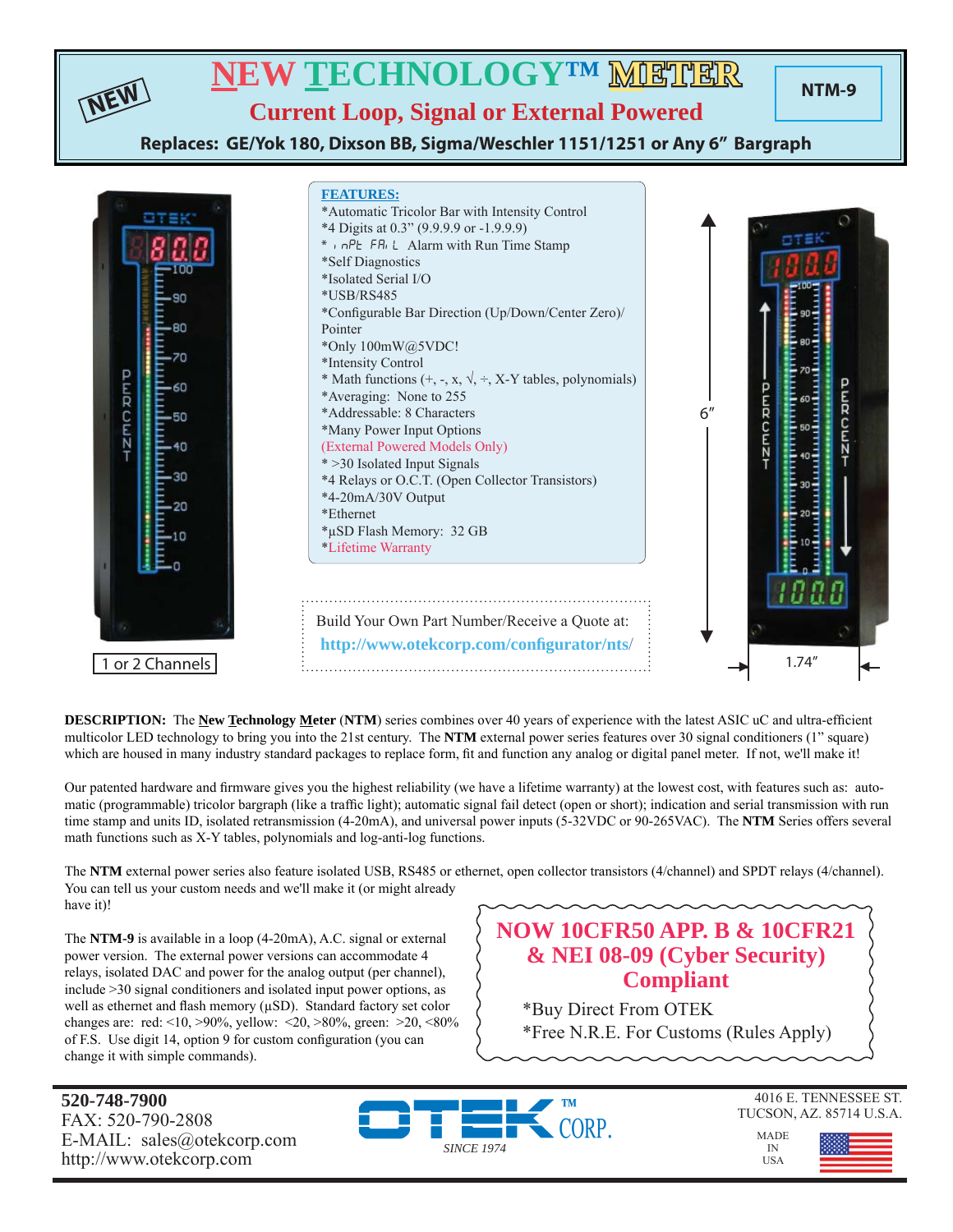# **THE PRODUCTS**

All New Technology products share the same innovative electronic circuit design. The difference between the models is their mechanical features (see Block Diagram and mechanical drawings). Some are displays only, some are single or multi channel, some can have relays, DACs, ethernet and flash memory, and some require an external power source. But all products contain the New Technology, which consumes less than 1% of comparable digitals (20-100mW for loop/signal powered versions) and approaches the power consumption of analog meters.

# **WHAT CAN YOU DO WITH OTEK'S NEW TECHNOLOGY?**

**Note on Otek's Powerless<sup>™</sup> Technology**: If your signal cannot supply ≥15mW (~ 5V/3mA), contact us or use external power models.

**1. One Channel Models: -0, -4, -B, -D, -F, -H, -L, -M, -N, -P, -S & -X:** Implement any math function, X-Y table (25 point), polynomials  $(9<sup>th</sup> order)$ , offset, tare, zero, scale, log & anti-logarithmic to affect the unit's display at will. Some examples are: change the display & data using any combination as commanded by your algorithm, such as  $\frac{+}{2}$ / $\frac{\sqrt{+}}{2}$  or set a variable or linearize the display using X-Y tables or polynomials. This works well for odd shape containers. You can also change the reading from ◦F to ◦C or ◦K or compress/expand the display (and data out) using the log and antilog functions. In addition, you can change the factory default alarm pointers and colors or delete them. Zero & Span potentiometers **are included** for manual adjustment. **Note:** Models -D and -F have internal USB serial I/O that is not accessible to the customer. Contact Otek for access.

#### **OTEK's New Technology**

series is only limited by your needs and imagination. Just give us a call at 520-748- 7900 or email us at sales $\omega$ otekcorp.com and give us the challenge to develop the best algorithm for your process.

**2. Two Channel Models: -1, -2, -3 and -5 through -9 & -A: Note:** Also available in models with 3 or 4 channels. Features include all those of the single channel models and each channel is 100% isolated from each other. In addition, you can add, subtract, multiply, divide, find the square root between channels. You can also use one channel to monitor/control the input signal and the second channel to indicate deviation, differential such as PID, alarm override or one channel setpoint can be used to control another channel function. You can also use one channel as a backup if the other channel becomes disabled or use them as volume & flow  $(\sqrt{})$  monitors/ controllers. The **New Technology** two channel models are also perfect as REM/RAD indicators/controllers (also see our RPM series with logantilog functions for radiation monitoring).

Contact OTEK for algorithms and formulas or any idea you wish to share with our audiences via our Youtube or Facebook page posts.

**3. Three Channel Models: -3, -5, -7, -8 and -A: Note:**  Also available on 4 channel models -5, -7 & -8. Otek's New Technology three channel models perform all the functions outlined in #1 and #2. Further, one channel can indicate the input variable and the other two channels can be setpoint indicators/controllers (Hi, Hi-Hi, Low and Low-Low limits), or subject the input/ output to any mathematical function or algorithm such as **PID** or display the input vs. output and derivative, or switch scales when the input reaches a limit/band such as for flow-volume-pressure or temperature. Monitor Volts, Amps and Watts AC or DC or any of 3 variables, including Hertz, lead/lag, power factor, peak/valley or for synchronizing of power lines with the bipolar (center zero) tricolor bargraph.

The **New Technology** series brings **Process Automation Control** (PAC) within your reach and affordability. These models are compatible with any DCS/SCADA system using their USB/RS485/Ethernet I/O options and allow for ease of interface with wireless systems.

#### **4. Four Channel Models:**

**-5, -7 and -8:** The four channel models offer all of the functions outlined in #1, #2 and #3. However, with the additional channel available, the New Technology barmeters rival flatscreens with superior HMI/MMI functionality and ease of viewing/analysis of any combination of 4 variables. For example, Volts/ Amps/Watts/Hertz or temperature/pressure/pH/humidity. The four channel models can also be used to monitor/control the product of the other 3 variables, making them ideal for the petrochemical industry.

**Data Logging**? Some models offer optional μSD memory to record 24/7 anything available via the serial I/O. Maximum capacity (and growing) is 32 GB!

#### **REDUNDANT CONTROL:**

Because all channels are 100% isolated from each other, you can use any multi-channels model as a redundant controller. If you need the "Democratic vote," algorithm, contact OTEK or see our Model **TRC** (Triple Redundant Controller).

**520-748-7900** FAX: 520-790-2808 E-MAIL: sales@otekcorp.com http://www.otekcorp.com



-2-

4016 E. TENNESSEE ST. TUCSON, AZ. 85714 U.S.A.

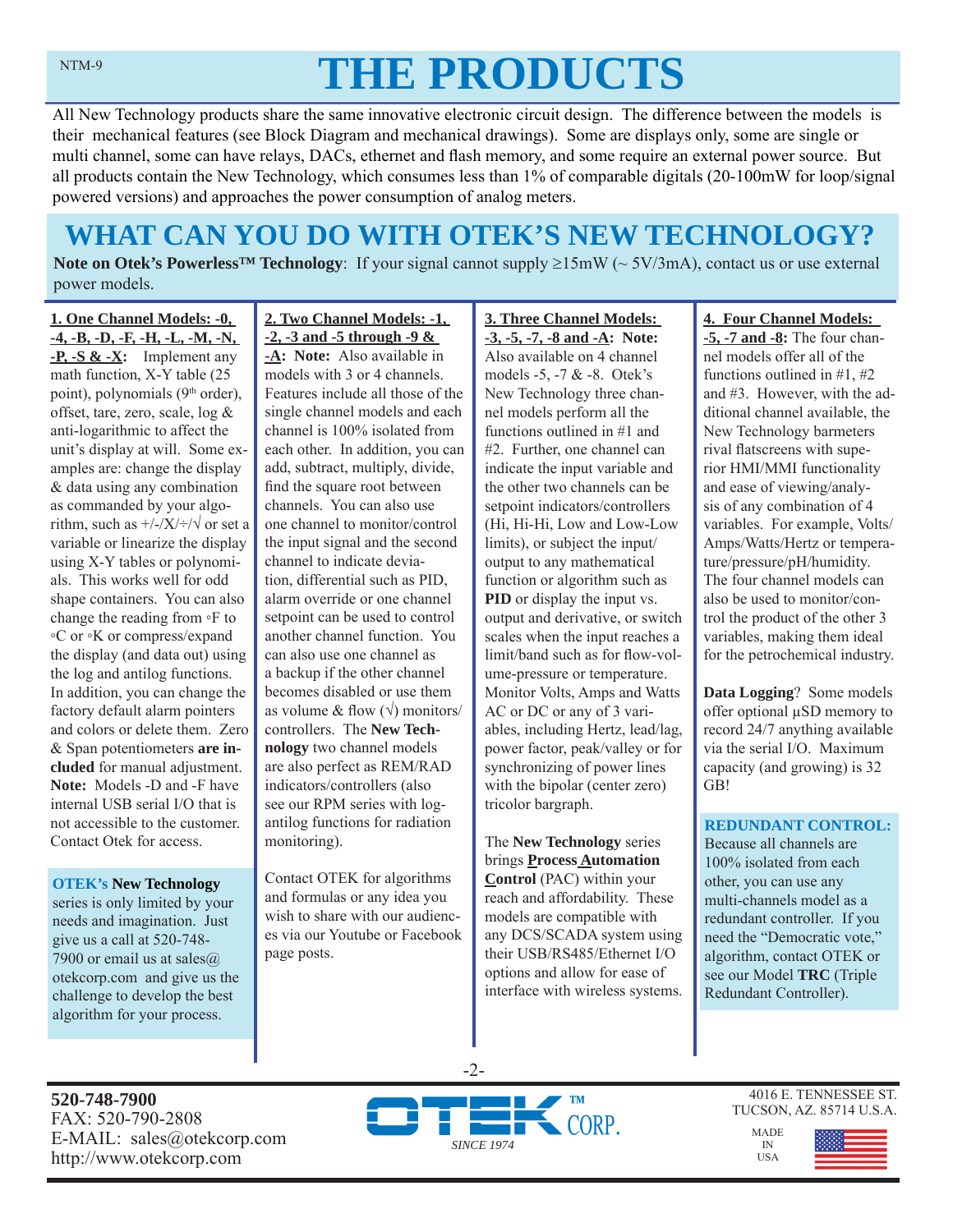#### **Description, Notes & Order (Continued)**

**Digit 5, Serial I/O & Memory: Settings: 8N1N, 1200-19,200 Baud, ASCII.**

#### **LOOP/SIGNAL POWER ONLY:**

**Digit 5, Serial I/O: Option 0, USB:**  Complies  $100\%$  with  $\overline{V2.0}$  and if digit **10,** option **1** is selected (USB powered) then digit **5** must be option **0**.

**Digit 5, Option 1, RS485**: Complies with industry standard and requires  $5VDC@<3mA$  and a terminating 330 Ohm resistor at first and last unit in the BUS.

#### **EXTERNAL POWER ONLY:**

**Digit 5, Option 2 Ethernet:** Complies with 10 Base-T/100Base-TX RJ45 up to 19,200 Baud. Maximum power consumption is <300mA@5V (1.5W).

#### **Digit 5, Options 3 & 4: uSD Flash Memory: Contact Otek for avail-**

**ability.** Internal μSD flash memory with up to 32 gigabytes capacity. You can store selected data at-will via serial command and download it as required. A 32 GB card logging 3 times per second can hold approximately 4 year's worth of data.

Need a Transmitter? See model **NTY**



#### **DIGIT 6, GRADE:**

Industrial Grade (Options 0 or I) is per these published specifications. Grades **M** and **E** per agreed specifications. Options **E & M** typically include an EMI/ RFI shield all around and filtered connectors to meet EPRI-TR-102323-R3 (requiring ~2" deeper case). OTEK will build to certain nuclear or MIL-Standards but testing and confirmation of compliance, if required, will be quoted extra. Option **0** is 94VO plastic, option "**I**" is an aluminium nickel plated case and cover; bezel face has black powder coat finish to Mil-Specs. The back cover is either black plastic or nickel plated aluminum. Typical Mil-Specs: 461, 462, 169, 901, 801, RTCA-160, I EEE344, etc. Contact Otek for custom colors.

**NTM-X:** Certified for Class I, Div. 1, Groups B-G; EX & IECex: IM2, Exd1.

#### **Other Important Data:**

**Math Functions:**  $+$ ,  $-$ ,  $x$ ,  $\div$ ,  $\sqrt{}$ , Polynomials to 9th order, 25 Point X-Y table, zero, offset, span and tare. You can add, subtract, multiply, divide (etc.) one channel to/from another channel and display the result in the other channel  $(i.e. V (Ch.1)xA(Ch.2)=W(Ch.3).$ 

**Signal Failure Alarm:** Requires approximately 1 minute of normal (midscale) operation for it to alarm the display and output the serial data after the signal (Powerless™) has ceased.

Serial I/O: Setting: 8N1N, 1200-19,200 BAUD, 8 Character Address **PID:** Programmable (best with >dual channel models) automatic or manual with external 10K Ohm potentiometer (option **56**).

**High Quality:** No matter their size or number of channels all use the same (SV  $&$  V) firmware, hardware and commands. No matter their grade (Industrial, Mil-Spec, Nuclear) they all carry a **lifetime warranty.**

# **Industrial Grade Common Electrical Specifi cations**

#### **Input & Display:**

\*A/D: Accuracy, Linearity & Resolution:  $\pm$  0.5% of F.S.  $\pm$ 1 L.S.D. over entire temperature range of  $0\n-60^{\circ}$  C. Conversion Rate: 40/sec, Averaging: 0-255, zero, span, offset, tare, math functions, 25 point X-Y tables & polynomials  $(9<sup>th</sup>)$ \*Bargraph: 51 Automatic Tricolor (R/Y/G) Segments \*Digits: Four Full Digits (9.9.9.9 & -1.9.9.9). \*Typical Power Consumption of Display: 10-100mW@3.3V-5V \*Temperature Coefficient: +/-50PPM/°C \*Operating Temperature: -10 to +60; Storage:  $-20$  to  $+70^{\circ}$ C \*CCMR: >90dB@50-60Hz \*Isolation: >500VDC to any other I/O & P.S. \*Humidity: 5-95% RH non-condensing \*Front Panel: NEMA 3. NEMA 4x on request. \*Failed Signal Detect:  $\sim$  20 seconds after  $> 1$  minute "On" @50% of F.S. \*Calibration Check: 2 years recommended. **Note 1:** See page 13 of the **master catalog for e**nvironmental specs vs. housing, bar length and digit size.

**Note 2**: E and M grades are the same as Industrial unless otherwise specified.





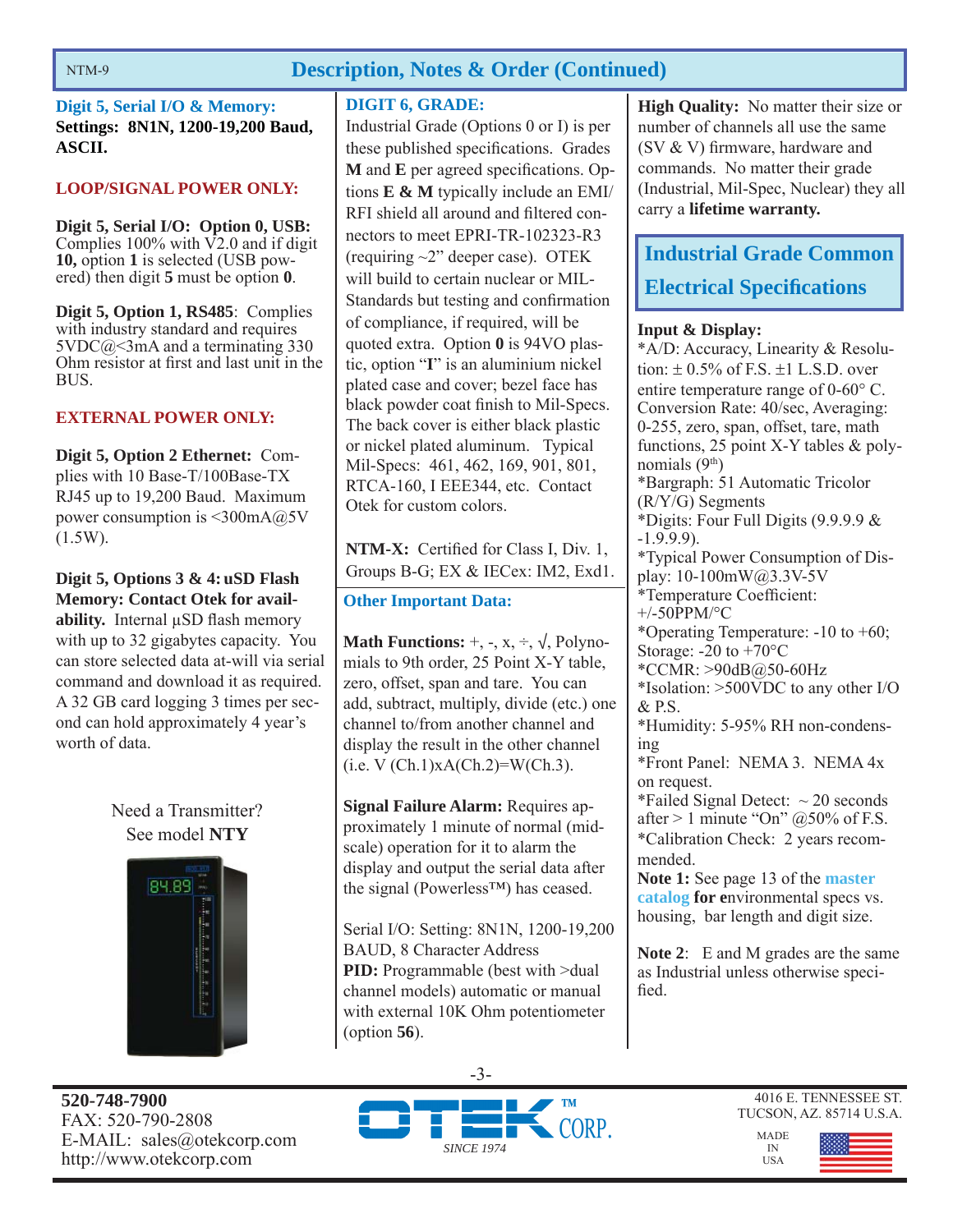**Industrial Grade Common Electrical Specifications** 

**(Continued)**

#### **AVAILABLE ON EXTERNAL POWER MODELS ONLY:**

**Outputs:**

**\*Analog Output:** Accuracy & Linearity:  $\pm 0.5\%$  F.S.;  $\pm 0.1$  LSB, Range: 3-24mA (max. load: <1K Ohm). **\*Analog Output Temperature Coeffi cient:** +/-50PPM°C **\*Analog Output Isolation To All Other I/O & Power:** >500VDC

**\*Relays:** 4 Each/Channel (except NTY, 2): SPDT Form C, 1A Max @ 120VAC/30VDC resistive load only, Contact Protection: 300VAC/DC on all contacts. Speed: +40mS. (main loop).

#### **O.C.T. (Open Collector Transis-**

**tors):** VCE Max: 30VDC; Ice Max: 30mADC, Speed: +40mS (main loop).

**Note 1:** Relays & O.C.T. have P.O.D. (~100mS) and can be set for fail safe operation (normally on).

**Note 2:** See Digit 11 for default set points and User's Manual for command set via serial control.

**Note:** All ±1 LSD and % full scale range unless noted.

#### **Option 00 & 17 For Loop Power Only:**

**Option 00, 4-20mA Loop Powered:**  Burden: >3V@4mA, ≤5V@ 20mA; Range: 3-26mA; Accuracy & Linearity:  $\pm 0.5\%$  of F.S.,  $\pm 1$  LSD. **Option 17: 10-50mA Loop Powered:** Burden: >3V@10mA, ≤5V@ 50mA; Range: 3-50mA; Accuracy & Linearity:  $\pm 0.5\%$  of F.S.,  $\pm 1$  LSD.

**520-748-7900** FAX: 520-790-2808 E-MAIL: sales@otekcorp.com http://www.otekcorp.com

# NTM-9 **INPUT SIGNAL SPECIFICATIONS (Digits 8 & 9)**

#### **Options 01 Through 18, A. C. Signal Powered Only:**

*FUSE IT!* Use external 1/2 ASB for Volts and 7 ASB for Amps. **Important Notes**:

1) C.T. are sensitive and limited to the secondary (output) impedance. OTEK A.C. signal powered products present and input impedance of  $\sim 0.2$  Ohms  $(\sim 1 \text{V}(\hat{\omega})$  SA). Make sure your C.T. can drive a >0.3 Ohm load without saturating or losing linearity. Contact Otek for assistance. Best C.T. to use: >100:5 ratio.

2) All inputs for 50-60 Hz lines. Contact Otek for 400 Hz lines.

**Option 01, VAC (P.T.):** Burden: 0.2 Ohm & <100mW; Range: 30-140V/40-100Hz; Accuracy & Linearity:  $\pm 0.5\%$  of F.S. Best operating range: 90-140VAC to specifications.

**Option 02, 5 AMP A.C. (C.T.):** Burden: <100mW; Range: .5-5A; Accuracy & Linearity:  $\pm 0.5\%$  of F.S. Best range: 2-4 Amps. Note: Not available in **"-F"** case.

#### **Option 03, Watts A.C. (C.T. & P.T.):**

Not available on **case -F**. Range: >100<600W/50-60Hz; Accuracy & Linearity:  $\pm 0.5\%$  of F.S. at 90-140VAC & 1-4AAC. Best operating range: 100- 500 Watts. For 400 Hz lines, use option 03 and specify (03=400 Hz line) after the complete part number.

**Option 04, Hertz VAC:** Not available on case -F. Range: >30V<140V & >30<100Hz; Accuracy & Linearity:  $\pm 0.5\%$  of F.S. For 400 Hz lines, use option 04 and specify (04=400 Hz line) after the complete part number.

#### **PROPORTIONAL CONTROL?**

For proportional control, use a two (or more) channel model. Channel 1 is powered by your signal and the display signal (using a 4-20mA out) to drive the Channel 2 input. Channel 2's 4-20mA output allows you to control your generator. The result: Channel 1 display your AC signal and Channel 2 display it's 4-20mA output. Only Channel 2 needs power for its analog output and/ or relays. Use part number NTM-(1, 2, 3, 5, 6,7, 8, 9 or A)??-269-?21-99). Note: "?"= any available option on Digits 5, 6  $& 10$  and specify (9=Ch) 1 signal power, Ch 2 external power). Also see the new model **NTI**.

#### **VAC/DC Signal Power Only:**

#### **Option 16, 7-140VAC/DC:** Now you can

 monitor and control your AC line, UPS, battery bank or power supply from 7-140VDC/VAC, with only power from the signal. The **NTM** requires  $>10<80$ mW ( $\sim$ 3mA-20mA). Imagine the possibilities! Almost like analog (only signal wires), but with 21st century digital technology ready for your PAC/DCS/SCADA system.

Scaling: 7-140VDC in =7.0-140.0 Digital Display & 5-100% bargraph with alarm pointers. See Digits 13 & 14 for custom calibration and scale.

**Accuracy & Linearity:**  $\pm 0.5\%$  of full scale.





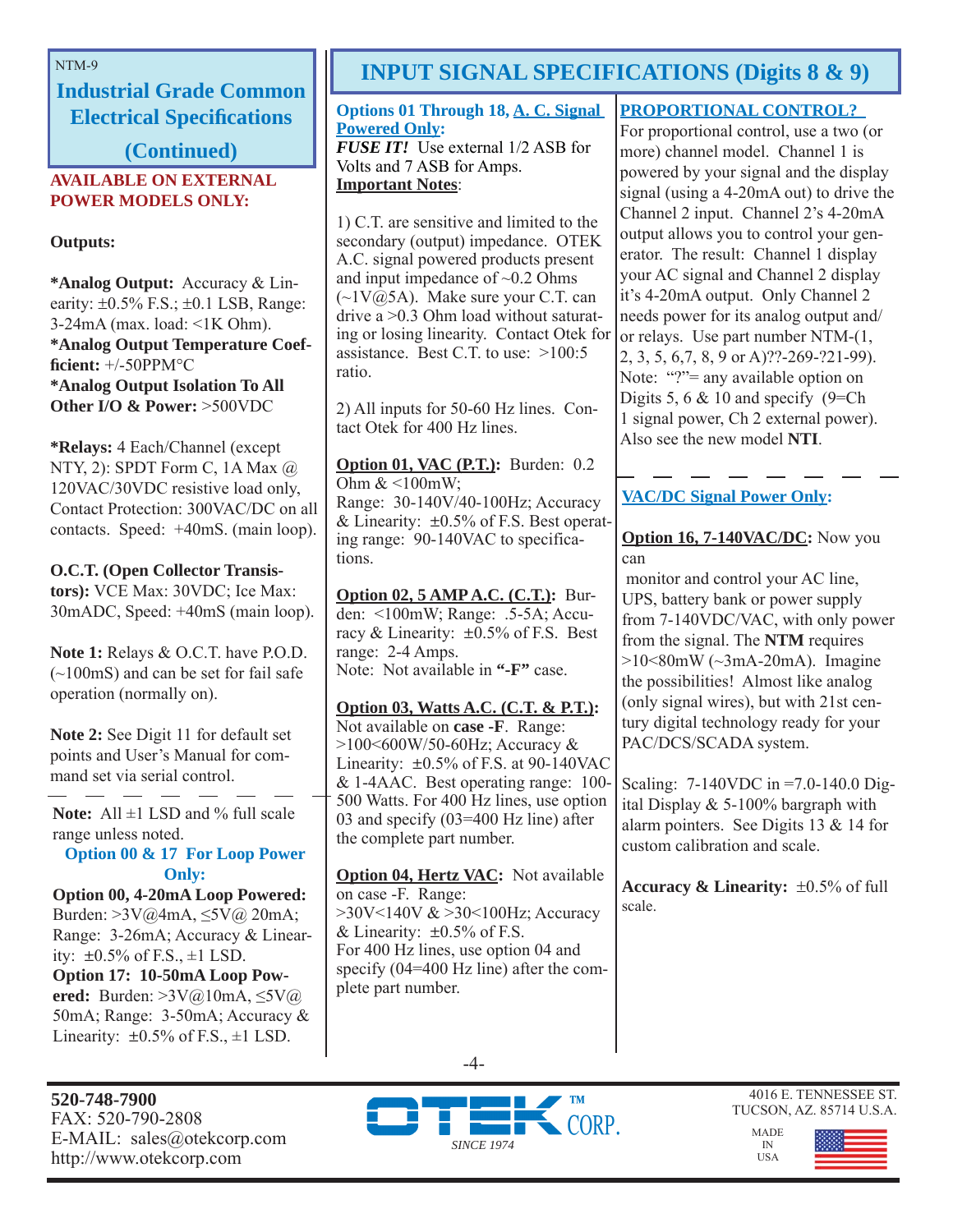# NTM-9 **INPUT SIGNAL SPECIFICATIONS (Digits 8 & 9) AVAILABLE ON EXTERNAL POWER MODELS ONLY**

| <b>Alarm Outputs (Signal Power): Open</b><br>collector transistors (4) optional. See<br>the ordering information on pages 9-12,<br>digit 11, option 1. For relays, contact<br>Otek (custom).                                                                                                               | <b>Option 27, Watts DC:</b><br>VZin: $10M \Omega/AZ$ in: $1.0\Omega$ , 5W<br>Range: 1W<br>Accuracy & Linearity: $\pm 0.5\%$ of F.S.<br>$\pm 1$ digit                                                                                                                                | Option 38 (1Vx1VAC):<br>Zin: $1\text{M}\Omega$ for both inputs Range: 1V<br><b>RMS</b><br>Accuracy & Linearity: $\pm 0.5\%$ of F.S.<br>$\pm 1$ digit                                                                                                           |
|------------------------------------------------------------------------------------------------------------------------------------------------------------------------------------------------------------------------------------------------------------------------------------------------------------|-------------------------------------------------------------------------------------------------------------------------------------------------------------------------------------------------------------------------------------------------------------------------------------|----------------------------------------------------------------------------------------------------------------------------------------------------------------------------------------------------------------------------------------------------------------|
| 4-20mA Analog Output: Custom,<br>contact Otek (requires >1 watt from                                                                                                                                                                                                                                       | Option 28, Watts DC (1Vx1V):<br>VZin: 1M for both inputs                                                                                                                                                                                                                            | <b>Note:</b> Always use P.T. & C.T. for op-<br>tions 33, 34, 40, 42, 43 & 44.                                                                                                                                                                                  |
| input signal).<br>Option 17: 10-50mA Loop Power:<br>See option 00 $& 17$ on page 4 (first                                                                                                                                                                                                                  | Range: 0-1V<br>Accuracy & Linearity: $\pm 0.5\%$ of F.S.<br>$\pm 1$ digit                                                                                                                                                                                                           | Option 40 (120VACx5AAC C.T.):<br>Zin: 1M for V & $0.04\Omega$ for I<br>Range: 0-750W<br>Accuracy & Linearity: $\pm 0.5\%$ of F.S.                                                                                                                              |
| column).                                                                                                                                                                                                                                                                                                   | <b>Option 29: Custom:</b> Use this option<br>to describe any custom input, scale or                                                                                                                                                                                                 | $\pm 1$ digit                                                                                                                                                                                                                                                  |
| Option 18: 10-500mADC Sig-<br>nal Power: Calibration: 10-<br>500mADC=10-500 & 5-100%. For                                                                                                                                                                                                                  | modification to the NTM and contact<br>us for feasibility and cost.                                                                                                                                                                                                                 | Note: Option 40 (120V/5A) includes<br>the shunt $(0.04 \text{ Ohms}/20W)$ on con-<br>nector only for 5A C.T.                                                                                                                                                   |
| other calibrations, use digit 14 and<br>specify.                                                                                                                                                                                                                                                           | Options 30-34, Volts RMS: Here we<br>use a True RMS-DC Converter for<br>accurate $(± 0.1\%)$ measurement of sine                                                                                                                                                                    | <b>Options 41-44, Hertz:</b> We use an <b>F-V</b><br>to accept frequencies up to 20KHz                                                                                                                                                                         |
| <b>AVAILABLE ON EXTERNAL</b><br><b>POWER ONLY</b><br><b>Option 20:</b> 4-20mA: The burden on<br>the loop is only $0.5V@20mA(25 Ohm)$<br>and you can use the math functions for                                                                                                                             | waves up to 10KHz. For 10-20KHz<br>and amplitudes from 1-400V peak or<br>and SCR accuracy is $\pm$ 1%.<br>VRMS: Zin: $1M\Omega$<br>Range; per options;<br>``44."<br>Accuracy & Linearity: ±0.5% of F.S.                                                                             | dry contact or open collector transistor<br>(O.C.T.). For 50 to 440 Hz power line<br>frequency measurement, use Option #                                                                                                                                       |
| converting to flow, instantaneous or<br>totalizer.<br>Accuracy: $\pm 0.5\%$ of F.S. $\pm 1$ digit                                                                                                                                                                                                          | $\pm 1$ digit<br><b>Options 35-37, Amps RMS:</b> We use a<br><b>True RMS-DC</b> Converter for accurate<br>$(± 0.1%)$ measurement of sine waves<br>up to 10KHz. For 10-20KHz and SCR                                                                                                 | Option 41 (10KHz/5V Logic):<br>Zin: 1M<br>Range: 30-10KHz<br>Accuracy & Linearity: $\pm 0.5\%$ of F.S.<br>$\pm 1$ digit                                                                                                                                        |
| <b>Options 21-24: VDC:</b> Input imped-<br>ance is 1 Mega Ohms on all VDC<br>ranges.<br>Input impedance $10M \Omega$<br>Range: Per Option<br>Accuracy & Linearity: $\pm 0.5\%$ of F.S.                                                                                                                     | accuracy is $\pm$ 1%.<br>Zin: 35 (0.1A): $2\Omega$ ; 36 (1A): 0.2 $\Omega$ ;<br>37 (5A): $0.04\Omega$ ; Range: Per option<br>Accuracy & Linearity: $\pm 0.5\%$ of F. S.<br>$\pm 1$ digit                                                                                            | Option 42 (120V, 40-100Hz):<br>Zin: 1M<br>Range: 50-150VC/30-100Hz<br>Accuracy & Linearity: $\pm 0.5\%$ of F.S.<br>$\pm 1$ digit                                                                                                                               |
| $±1$ digit<br><b>Options 25 &amp; 26, mADC:</b> Since the<br>$NTM$ is 2V full scale $(2,000$ Counts)<br>the "Shunt" resistors used are 100<br>Ohms for 10mA and 10 Ohm for<br>100mADC.<br>Input impedance 25: 50 $\Omega$ ; 26: 5 $\Omega$ ;<br>Accuracy & Linearity: $\pm 0.5\%$ of F.S.<br>$\pm 1$ digit | <b>Options 38 &amp; 40, Watts RMS:</b><br>Here we use a <b>True RMS-DC</b> Con-<br>verter for accurate $(± 0.1%)$ measure-<br>ment of sine waves up to 10KHz. For<br>10-20KHz and SCR accuracy is $\pm$ 1%.<br>Input impedances vs. range are the<br>same as for VDC & mADC ranges. | Option 43 (240V, 30-100Hz):<br>Zin 1 M; Range: 100-260V/30-100Hz<br>Accuracy & Linearity: $\pm 0.5\%$ of F.S.<br>$±1$ digit<br>Option 44 (120V, 500 Hz):<br>Zin: 1 M<br>Range: 50-150V/300-500Hz<br>Accuracy & Linearity: $\pm 0.5\%$ of F.S.<br>$\pm 1$ digit |



-5-

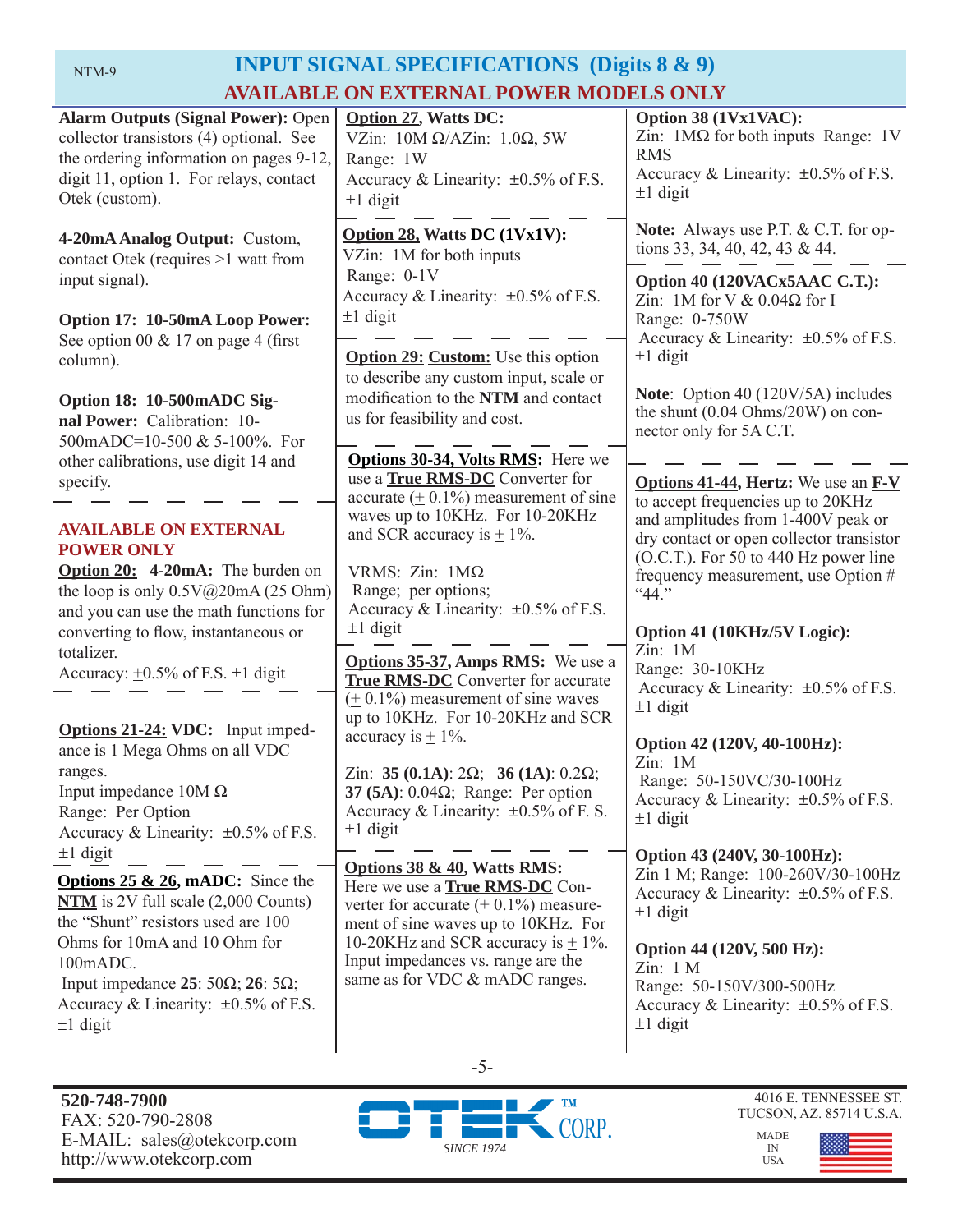### **INPUT SIGNAL SPECIFICATIONS (Digits 8 & 9) INPUT SIGNAL SPECIFICATIONS AVAILABLE ON EXTERNAL POWER MODELS ONLY**

| Option 47: RTD (PT100): Note: For<br>options 47 & 48 you can change $\degree$ C to<br>°F and RTD type via serial port.                                                                                                                                                                                                                                                                                                                                                                  | <b>Option 50: Thermocouple (Type J):</b><br>This <b>TC</b> has a range of -210 to + 760 <sup>o</sup> C<br>$(-350 + 1390^{\circ}F)$ . Its color is white $(+)$<br>and Red $(-)$ , cold junction $(CJ)$ is at the                                                                                                                                                                                                   | <b>Option 54: ORP (Oxygen Reduction)</b><br><b>Potential):</b> Our FET amplifier $(10^9)$<br>accepts the industry standard 2000mV<br>F.S. of the probe and the NTM dis-                                                                                                                                                                                                                     |
|-----------------------------------------------------------------------------------------------------------------------------------------------------------------------------------------------------------------------------------------------------------------------------------------------------------------------------------------------------------------------------------------------------------------------------------------------------------------------------------------|-------------------------------------------------------------------------------------------------------------------------------------------------------------------------------------------------------------------------------------------------------------------------------------------------------------------------------------------------------------------------------------------------------------------|---------------------------------------------------------------------------------------------------------------------------------------------------------------------------------------------------------------------------------------------------------------------------------------------------------------------------------------------------------------------------------------------|
| We excite your 2, 3 or 4 wire RTD<br>with 200µA to avoid the "self heating"<br>effect. The range of the <b>NTM</b> is the<br>same as your <b>RTD</b> typically -200°C<br>to +800 $\degree$ C (-328 + 1562 $\degree$ F). You can<br>place the decimal point at will (typi-<br>cally -200.0 to 800.0. The <b>PT100</b> has<br>a temperature coefficient of 0.00385<br>Ohms/Ohm/ <sup>0</sup> C. (For legacy 0.00392<br>TC (known as ANSI 392) contact<br><b>OTEK</b> and use Option "29". | connector. Make sure the connections<br>from the $NTM$ and your $TC$ are as<br>close to the <b>NTM</b> entrance as possible<br>to avoid errors. If you short out the<br>$NTM's + TC & FC$ together, the NTM<br>will read the ambient temperature at the<br>junction due to its built-in C.J.C.<br>Note: You can change °C to F and TC<br>type via serial port.<br>Accuracy: $\pm 2^{\circ}$ F.S. of signal input. | plays it in % $(0-100.0\%)$ .<br>Accuracy: $\pm 0.5\%$ of F.S. $\pm 1$ digit<br><b>Option 55: %RH:</b> This conditioner is<br>designed to interface to a typical (ca-<br>pacitance type) 2-3 pF/% of <b>RH</b> made<br>by several manufacturers. Use Option<br>"29" and contact OTEK to specify your<br>sensor's specifications.<br>Accuracy: $\pm$ 0.5% RH of signal input,<br>$±1$ digit. |
| Accuracy: $\pm 0.5\%$ of F.S. $\pm 1$ digit, plus<br>sensor's error.<br>Note: For 2 wire, jump - S to -E and<br>$+$ S to $+$ E. For 3 wire only jump -S to                                                                                                                                                                                                                                                                                                                              | <b>Option 51: TC (Type K):</b> This is yel-<br>low $(+)$ and red $(-)$ and has a range of<br>-270 + 1370 <sup>o</sup> C (-440 + 2500 <sup>o</sup> F). The<br>same notes as Option 50 apply.<br><b>Accuracy:</b> $\pm 1^0$ F.S. of signal input                                                                                                                                                                    | <b>Option 56 Resistance (0-10K Ohm):</b><br>Want a simple 4-20mA transmitter?<br>Just connect a 10K Ohm (others on<br>request) potentiometer to the NTM and<br>control any 4-20mA input valve, motor,<br>transducer, etc. Accuracy & Linear-                                                                                                                                                |
| -E.<br>Option 48: RTD (PT1000): Same<br>as PT100 except it is 1000 Ohms at<br>0 <sup>o</sup> C instead of 100 Ohms @ $0^{\circ}$ C. The                                                                                                                                                                                                                                                                                                                                                 | <b>Option 52: TC (Type T):</b> This blue $(+)$<br>and red (-) $TC$ has the range of -270 <sup>0</sup><br>+ 400 °C (-440 + 750 °F). Same notes as<br>Option 50 apply.                                                                                                                                                                                                                                              | ity is $\pm 0.5\%$ of F. S. $\pm 1$ digit Standard<br>Calibration: 0-10K Ohms=4-20mA.<br>Use option #29 and specify your cali-<br>bration. Ideal for linear transducers.                                                                                                                                                                                                                    |
| same technique is used for copper<br>RTD (10 Ohm), contact OTEK.<br>Same connection as Option 47 apply.<br>Accuracy: $\pm 0.5\%$ of F.S. $\pm 1$ digit, plus                                                                                                                                                                                                                                                                                                                            | Accuracy: $\pm 2^0$ F.S. of signal input.<br><b>Option 53: pH (Acidity):</b> We use a                                                                                                                                                                                                                                                                                                                             | <b>Option 57, 10-50mA Range: 10</b><br>Ohms input resistance<br>Accuracy & Linearity: $\pm 0.5\%$ of F.S.<br>$±1$ Digit                                                                                                                                                                                                                                                                     |
| sensor's error.<br><b>Note:</b> For long distances $(>300)$ use a<br>4-20mA transmitter such as our model<br>NTY from our New Technology<br>series.                                                                                                                                                                                                                                                                                                                                     | FET input $(10^{15})$ amplifier and calibrate<br>the $NTM$ for 0-14.00 pH using the<br>Industry's standard $\pm$ 413 mV = $\pm$ 7pH<br>co-efficient<br>Note: Not temperature compensated,<br>contact OTEK for auto temperature<br>compensation.<br>Accuracy: $\pm 0.5\%$ of F.S. $\pm 1$ digit                                                                                                                    | <b>Option 58: Serial Input Remote Dis-</b><br>play/Controller: Here you can use the<br>unit as a remote display & controller<br>with modified ASCII to alpha-numeric<br>display for DCS SCADA, PLC sys-<br>tems.<br>See the user's manual for simple com-<br>mands to use the <b>NTM</b> in PAC (Process<br>Automation Control) applications.                                               |

**520-748-7900** FAX: 520-790-2808 E-MAIL: sales@otekcorp.com http://www.otekcorp.com



-6-

4016 E. TENNESSEE ST. TUCSON, AZ. 85714 U.S.A.

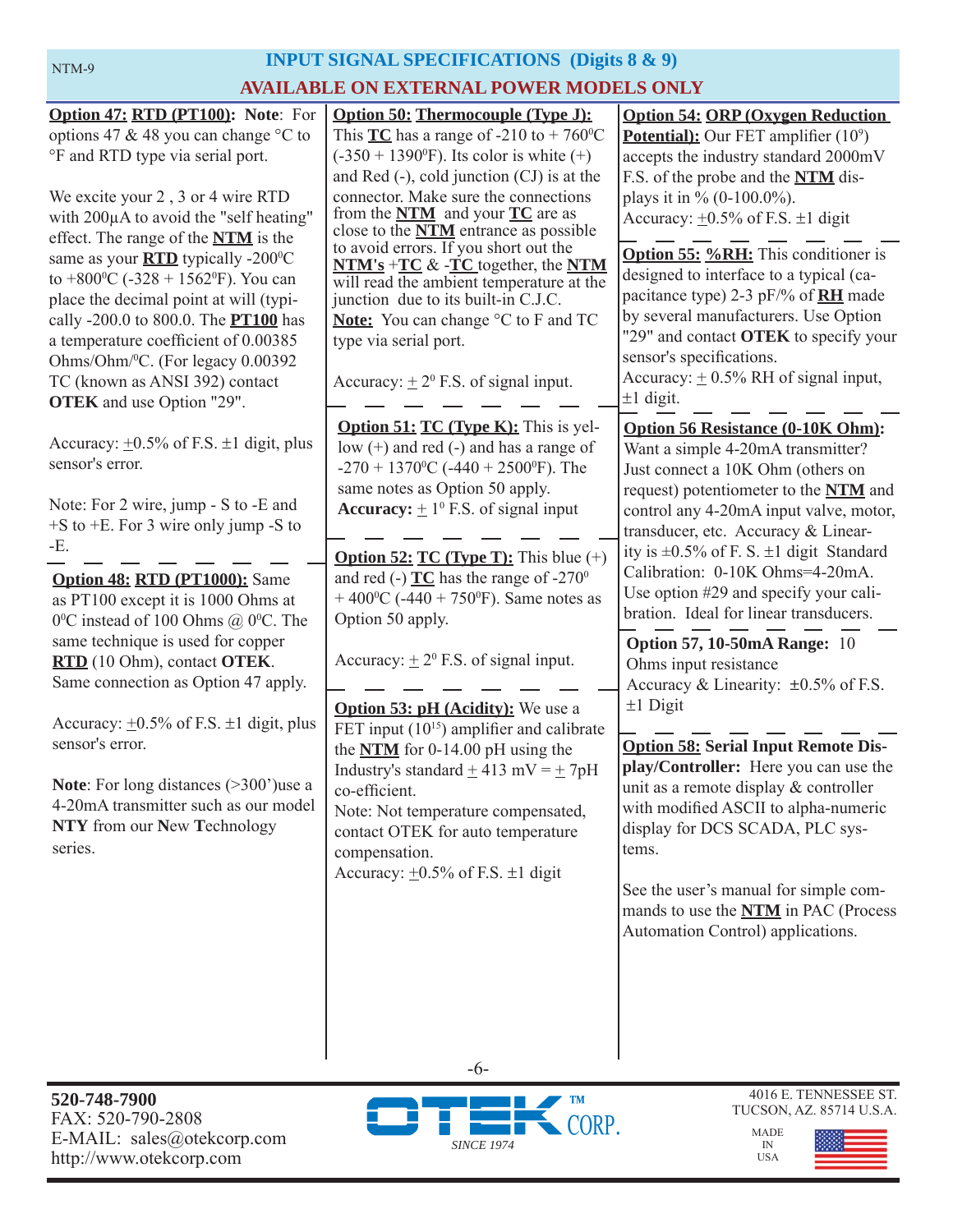#### **INPUT SIGNAL SPECIFICATIONS (Digits 8 & 9) AVAILABLE ON EXTERNAL POWER MODELS ONLY**

#### **Digit 10 (Power Input):**

#### **LOOP & SIGNAL POWER ONLY:**

**Digit 10, Option 0, Powerless, No Power Required:** The **Input Fail**  detect/Alarm (patent pending) flashes the display "INPT FAIL  $(InPE$  FR<sub>i</sub> L)" and transmits this serial message for  $\sim$ 20 seconds, after which it will cease. This feature is available in all Powerless™ models. If desired on powered models, use option **9** on Digit **14** and specify "input fail detection." Signal Fail Requirement: Unit must be "On" for at least 1 minutes at >50% of full scale for it to operate.

#### **EXTERNAL POWER ONLY:**

**Digit 10, Option 1, USB Powered:**  The NTM series requires  $> 1 < 1.5$ Watts/Channel (worst case, fully loaded) meaning that you can power it through the USB port, but this option eliminates the isolation from USB to input signal. Analog output remains isolated contact OTEK for more details or use options 2-4.

**Digit 10, Option 2, 5VDC:** 5VDC is used to drive the relays (<50mA/ relay) and/or the DAC via internal isolated 5-30VDC-DC (<200mA). If you order relays and analog out, you will need ~300mA/channel. This option is also isolated from the input signal.

**Digit 10, Option 3, 7-32VDC:** Same as option **2** but with wide input range of 7-32VDC. Efficiency: >75%.

**Digit 10, Option 4, 90-265VAC:** This option accepts 50-60Hz. For 100-300VDC or 400 Hz, use Digit **10**, option **9** and specify. Efficiency:  $>70\%$ .

#### **Digit 11 (Control Outputs):**

#### **AVAILABLE ON EXTERNAL POWER ONLY**

**Digit 11, Control Outputs: Options 1 or 3: Open Collector Transistors (O.C.T.):** They are **NOT** isolated from each other (common emitter) but are **isolated** between channels and can sink a maximum of 30 mA and sustain a maximum of  $30V_{CE}$  (the O.C.T. are normally used to drive the S.S.R.). When you order options **2** or **4** (Relays), we use the O.C.T. to drive the relays.

**NOTE**: You can use the internal isolated 5VDC power to drive loads with the O.C.T. Total maximum current available is 50mADC.

**Digit 11, Options 2 or 4: Relays:** are S.P.D.T. (1C) and can switch maximum resistive loads of 1 Amp @ 120 VAC or 30 VDC. They include 300V varistors at their contacts. Inductive loads must be attenuated by the user.

#### **AUTOMATIC BAR COLORS:**

**Limits/Colors Factory default** (% of Full Scale): Also see digit 14.

**Low-Low Limit (<10%)**: Red Bar, OCT1/K1 "ON" **Low Limit (<20%):** Yellow Bar, OCT2/K2 "ON" **High Limit (>80%):** Yellow Bar, OCT3/K3 "ON" **Hi-Hi Limit (>90%):** Red Bar, OCT4/K4 "ON"

**Digit 11 (Control Outputs): (Continued)** 

**Safe Area (>20<80%):** Green bar will follow signal input and if outside the limits, it will change its color to the limit's color (yellow or red). See commands in user's manual to customize your bargraph colors.

For other configurations, use option **9** on Digit **14** (field configurable). Max power consumption per relay: 50mA@5VDC (0.25W). See Digit **14**.

**External Control:** You can control the O.C.T./Relays via the serial port at will with simple commands. They don't have to be assigned to the bar colors/set points, but are by default.

**Conditions:** If Digit **4** is **D, F, L, P, S** or **X** then Digit **11** must be Option **0**  (no control) or **9** (custom).

#### **Notes:**

1. Digit **11** is governed by Digit **7** (# of Channels) & Digit **4** (Housing). Reason: Digit **11** can **NOT** have more channels than permitted by Digit **7** or it cannot fit in the housing (Digit 4).





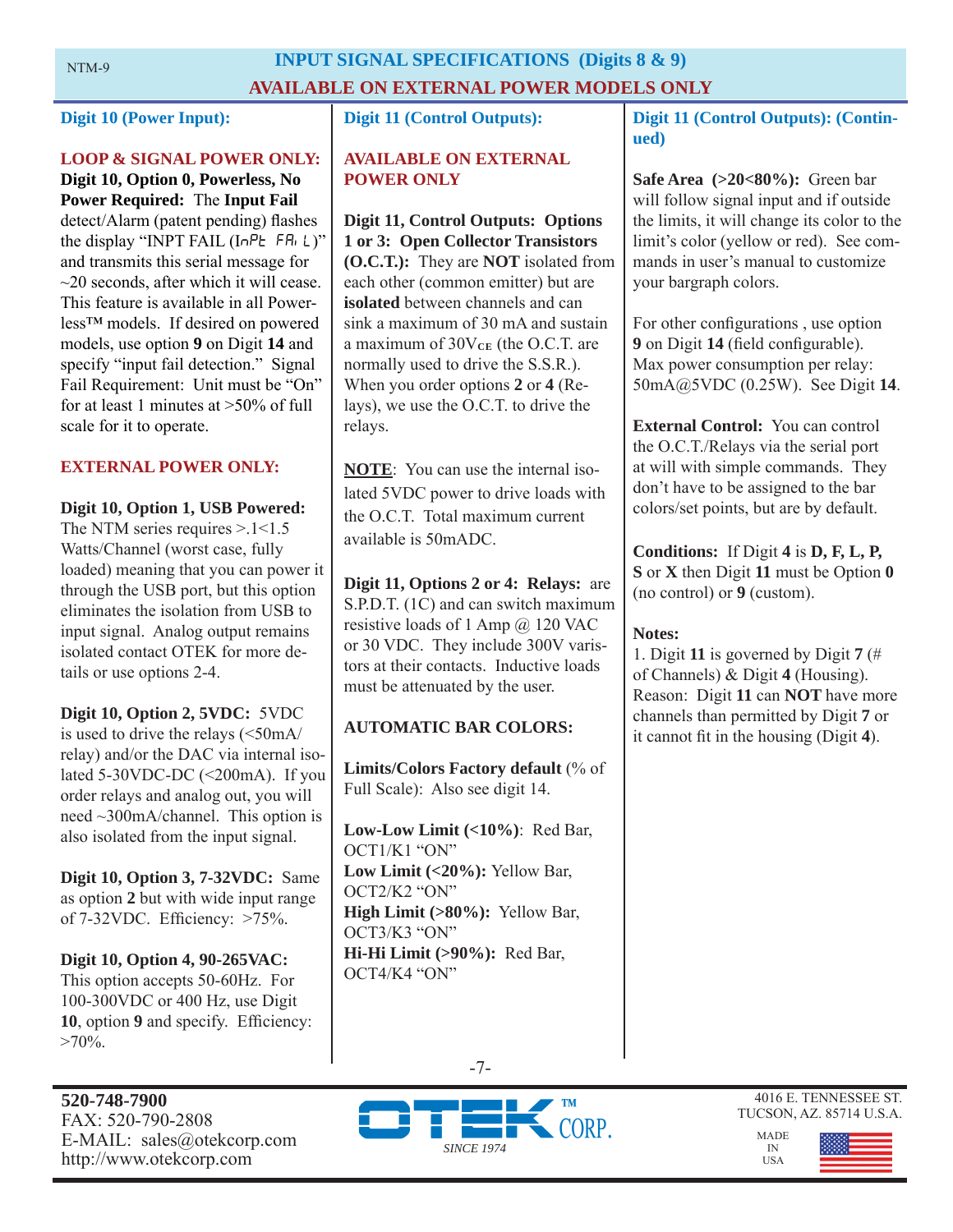### **INPUT SIGNAL SPECIFICATIONS (Digits 8 & 9) AVAILABLE ON EXTERNAL POWER MODELS ONLY**

#### **Digit 12 (Analog /Power Output):**

#### **AVAILABLE ON EXTERNAL POWER ONLY**

**Digit 12, Analog Output, Options 1 or 3:** This isolated output is factory set to follow the input (0-F.S. in=4- 20 out) but can also be set for other outputs or serially controlled by simple commands via the serial port. For other outputs, use option **9** and specify, including reverse scale (4- 20=20-4), bipolar and PID. Power consumption: 200mA@5VDC (1W).

#### **Digit 12, 30 VDC Out, Options**

**2 or 4:** Use this option to power your 4-20mA transmitter or other transducer. Maximum current is 25mADC. It's isolated and is the same power source we use for 4-20mA out. Power consumption: 200mA@5VDC (1W)/channel.

 1. This digit 12 is governed by digits 4 (Housing) & 7 (# of Channels). Reason: Digit 12 cannot have more outputs than input channels (Digit 7), which is governed by Digit 4 (Housings).

Need Explosion Proof?



**520-748-7900** FAX: 520-790-2808 E-MAIL: sales@otekcorp.com http://www.otekcorp.com

#### **Digit 13 (Scale Plate):**

**Digit 13, Scale Plate:** Option **0** is a standard scale plate that reads 0-100%. Use option **9** for custom printing and contact Otek.

#### **Digit 14 (Range/Calibration):**

**0**= Factory Default: 0-Full Scale Input=0-100% bar and 0-100.0 digits. Colors: <10>90%: Red; <20>80%: Yellow; >20<80%: Green. Use Option **9** (custom) and contact Otek. Also see Control Outputs (Digit 11).

**Bargraph Default**: 0-full scale= 0-100%. You can program it for single pointer, or three or five bars via the serial port.

#### **ABOUT OUR INPUT FAIL DETECTION**

Only available on Powerless™ models. While in normal operation, we store excess energy and use it to power the NTM if and when the signal fails (post mortem).



**SEE CUSTOMIZED USER'S MANUAL FOR SPECIFIC CONNECTIONS at:** 

> *http://www.otekcorp.com/ confi gurator/nts/*

#### **Important Note on A.C. Powerless**

The NTM, UPM & NT Series can extract energy from your A.C. signal to power itself and opto isolated serial, optional O.C.T. (Digit 11, options 1, 3, 5 or 7), and to power the optional 4-20mA output (Not 20-4mA out) from a wide input range. External power is required to power the optional relays (Digit 11, options 2, 4, 6 & 8) (200mW each). If you need relays, either use the external powered options on Digits 8 & 9 (33, 37, 40 or 42) and the Digit 10 power input options (1-4) or use Powerless™ options 01-04 on Digits 8 & 9 and Power Input option 09 (custom) on Digit 10 and specify (09=Power for relays and DAC). Result: The signal will power the instrument and will include our patented **Signal Fail Detection & Alarm**. The relays and analog output are powered by the external power option (all 100% isolated).

#### Need a Transmitter? See model **NTT**



MADE IN USA

4016 E. TENNESSEE ST. TUCSON, AZ. 85714 U.S.A.



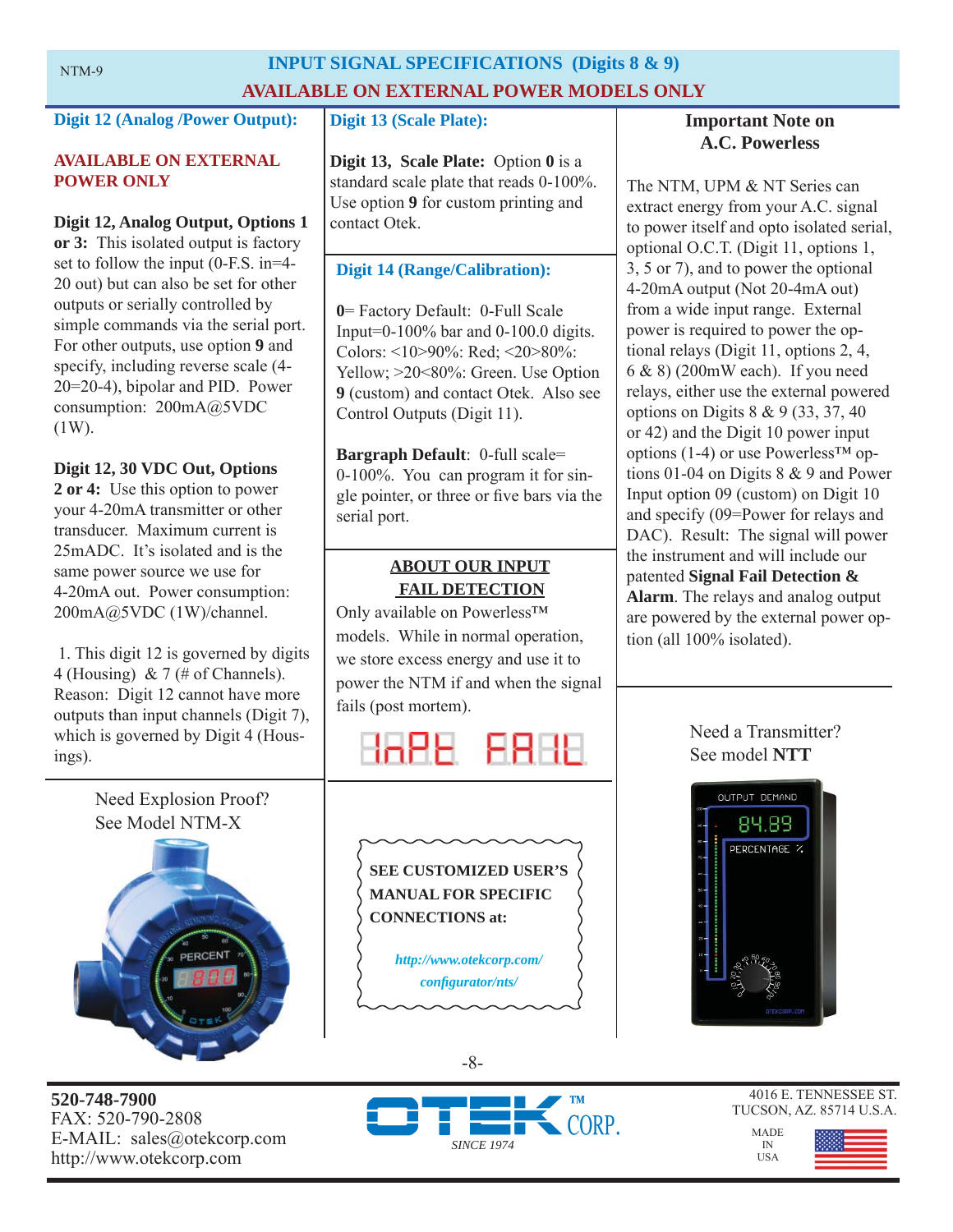# **NTM-9 LOOP ORDERING INFORMATION 5-1-17**

# **1or 2 CHANNEL** LOOP **POWERED CONTROLLER**

NTM-9



#### **NOTES: Please READ BEFORE building part number**:

- 1. USB I/O is powered by VUSB. RS485 requires 5V@~3mA.
- 2. Otek will build to certain nuclear or MIL-Standards but testing and confirmation of compliance, if re-

quired, will be quoted as a separate line item.

- 3. Multi-channel input signal is the same for all channels.
- 4. Channel 1 is left & top, Channel 2 is right & bottom.



**520-748-7900** FAX: 520-790-2808 E-MAIL: sales@otekcorp.com http://www.otekcorp.com



-9-

4016 E. TENNESSEE ST. TUCSON, AZ. 85714 U.S.A.

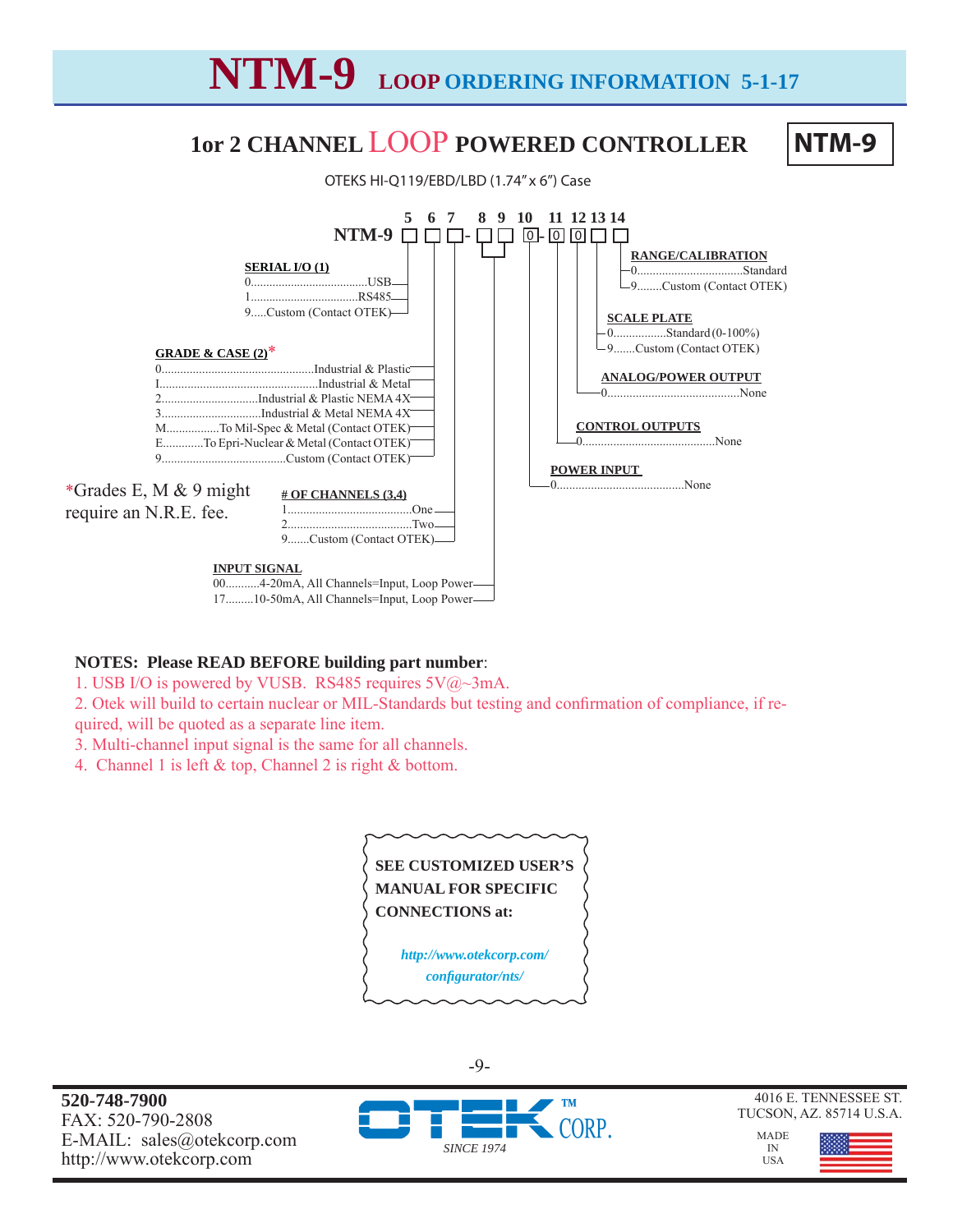

#### **NOTE:**

2. USB I/O is powered by VUSB. RS485 requires  $5V@\sim 3mA$ .

3. Otek will build to certain nuclear or MIL-Standards but testing and confirmation of compliance, if required, will be quoted as a separate line item.

- 4. For other ranges (i.e. 400 Hz) use option 9 and specify.
- 5. Channel 1 is left & top, Channel 2 is right & bottom.

**520-748-7900** FAX: 520-790-2808 E-MAIL: sales@otekcorp.com http://www.otekcorp.com

*SINCE 1974*

-10-

4016 E. TENNESSEE ST. TUCSON, AZ. 85714 U.S.A.



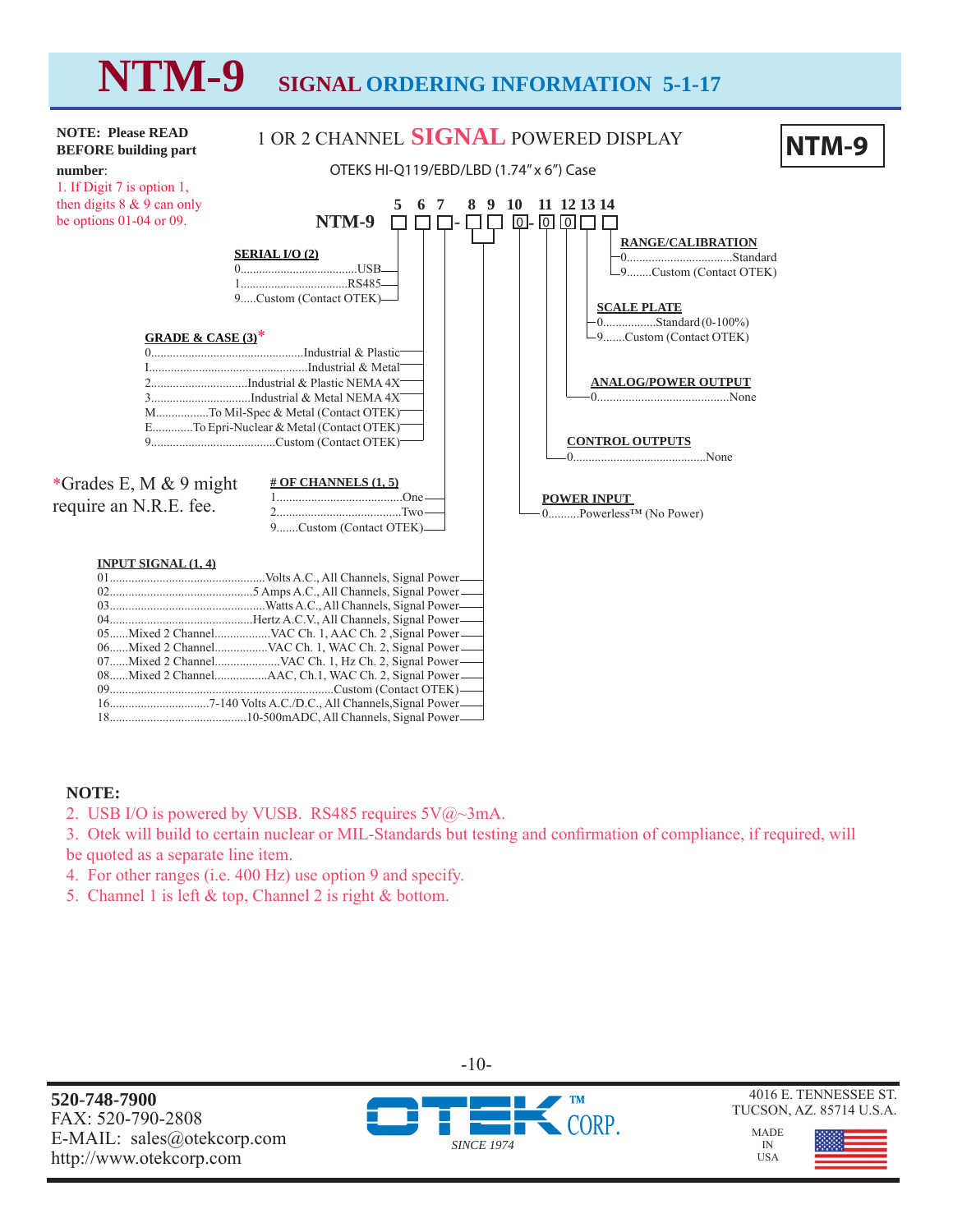

#### **NOTES (Continued):**

3. Otek will build to certain nuclear or MIL-Standards but testing and confirmation of compliance, if required, will be quoted as a separate line item.

- 4. Channel 1 is left & top, Channel 2 is right & bottom.
- 5. For 400 Hz line, use option 29 or 69 and specify input. Peak & Hold to 50KHz function on request.
- 6. 50mV shunt not included.

Build Your Own Part Number/Receive a Quote at:  **http://www.otekcorp.com/confi gurator/nts**/ 

-11-

**520-748-7900** FAX: 520-790-2808 E-MAIL: sales@otekcorp.com http://www.otekcorp.com





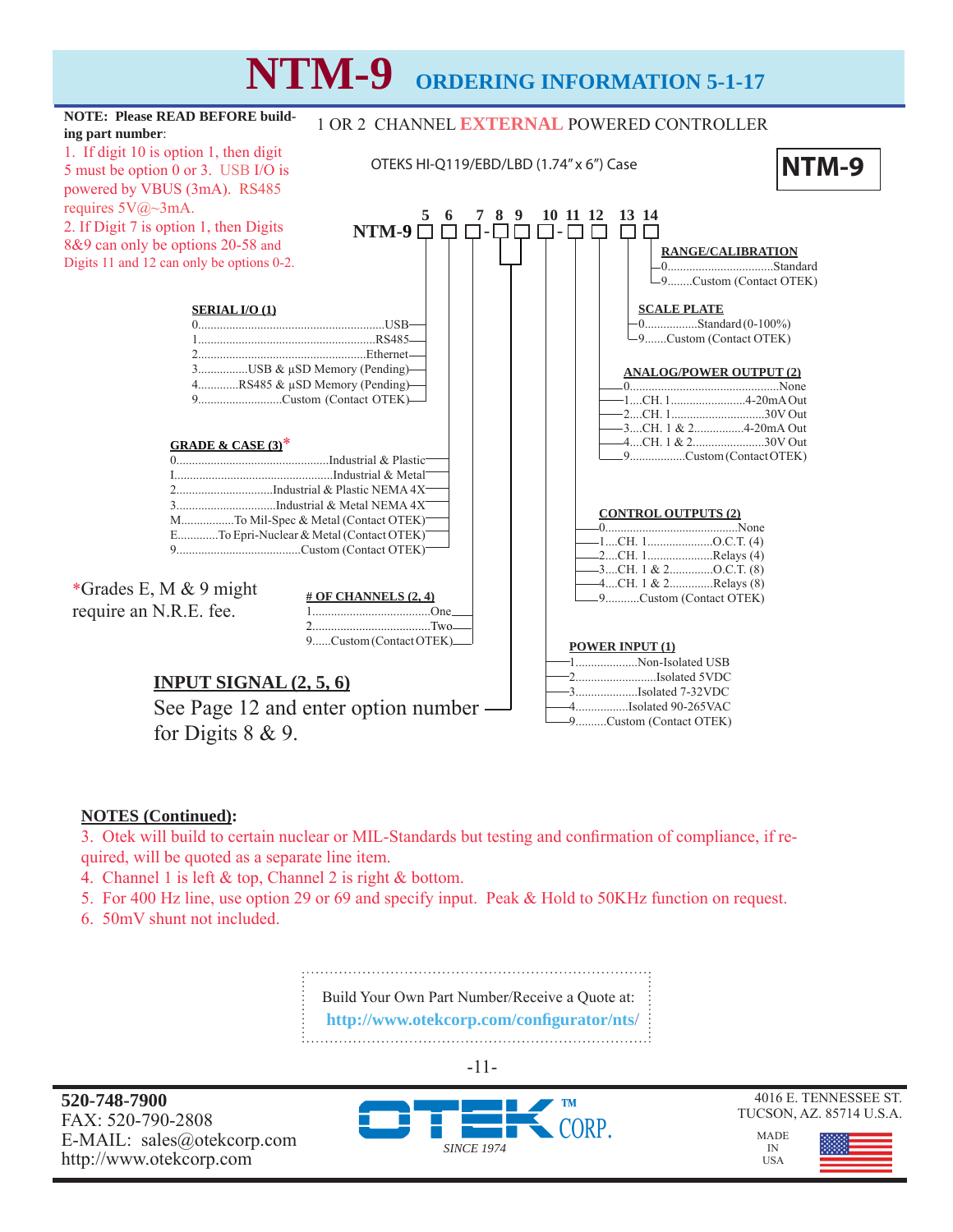## **MODEL NTM-9 DIGITS 8 & 9 INPUT SIGNAL ORDERING INFORMATION 5-1-17**

#### **AVAILABLE ON EXTERNAL POWER MODELS ONLY**

#### **INPUT SIGNAL 5 6 7**  NTM-9 □ □ □-**8 9**  - **10 11 12 13 14**

| <b>INPUT SIGNAL, All channels same input. (2, 5, 6)</b> |  |  |
|---------------------------------------------------------|--|--|
|                                                         |  |  |
|                                                         |  |  |
|                                                         |  |  |
|                                                         |  |  |
|                                                         |  |  |
|                                                         |  |  |
|                                                         |  |  |
|                                                         |  |  |
|                                                         |  |  |
| 29Custom (Contact OTEK)-                                |  |  |
|                                                         |  |  |
|                                                         |  |  |
|                                                         |  |  |
|                                                         |  |  |
|                                                         |  |  |
|                                                         |  |  |
|                                                         |  |  |
|                                                         |  |  |
|                                                         |  |  |
|                                                         |  |  |
| 41Hertz (10KHz/5V Logic) F.S.-                          |  |  |
| 42Hertz (120VAC/40-100 Hz) F.S.                         |  |  |
| 43Hertz (240VAC/30-100 Hz) F.S.                         |  |  |
| 44Hertz (120VAC/500 Hz) F.S.                            |  |  |
| 45Strain-Gage (≥300<4K Ohm)——                           |  |  |
|                                                         |  |  |
|                                                         |  |  |
|                                                         |  |  |
|                                                         |  |  |
|                                                         |  |  |
|                                                         |  |  |
|                                                         |  |  |
| 55% RH (Specify Sensor)-                                |  |  |
|                                                         |  |  |
|                                                         |  |  |
| 58None (Serial Input Remote Meter)_____                 |  |  |

### **MIXED INPUT SIGNALS (2 CHANNELS)** 60.............................Ch.1: 1V; Ch.2 1A (.2 Ω) RMS

| $-61$ Ch.1: 10V; Ch.2: 1A (.2 $\Omega$ ) RMS   |
|------------------------------------------------|
| $-62$ Ch.1:100V; Ch.2:1A (.2 Ω) RMS            |
| -63Ch.1:100V; Ch.2: 50mVRMS                    |
| $-64$ Ch.1: 150V; Ch.2: 5A (.04 $\Omega$ ) RMS |
| $-65$ Ch.1: 250V; Ch.2: 5A (.04 $\Omega$ ) RMS |
| -66Ch.1: 150V; Ch.2: 100Hz (120 V Line) RMS    |
| -67Ch.1: 250V; Ch.2: 100 Hz (240V Line) RMS    |
|                                                |
|                                                |
|                                                |

#### NOTES:

2. If Digit 7 is option 1, then Digits 8&9 can only be options 20-58, and Digits 11 and 12 can only be options 0-2.

5. For 400 Hz line, use option 29, 69, 79 or 89 and specify input. Peak & Hold to 50KHz function on request.

6. 50mV shunt not included.

Build Your Own Part Number/Receive a Quote at:  **http://www.otekcorp.com/confi gurator/nts**/ 

**520-748-7900** FAX: 520-790-2808 E-MAIL: sales@otekcorp.com http://www.otekcorp.com



-12-

4016 E. TENNESSEE ST. TUCSON, AZ. 85714 U.S.A.